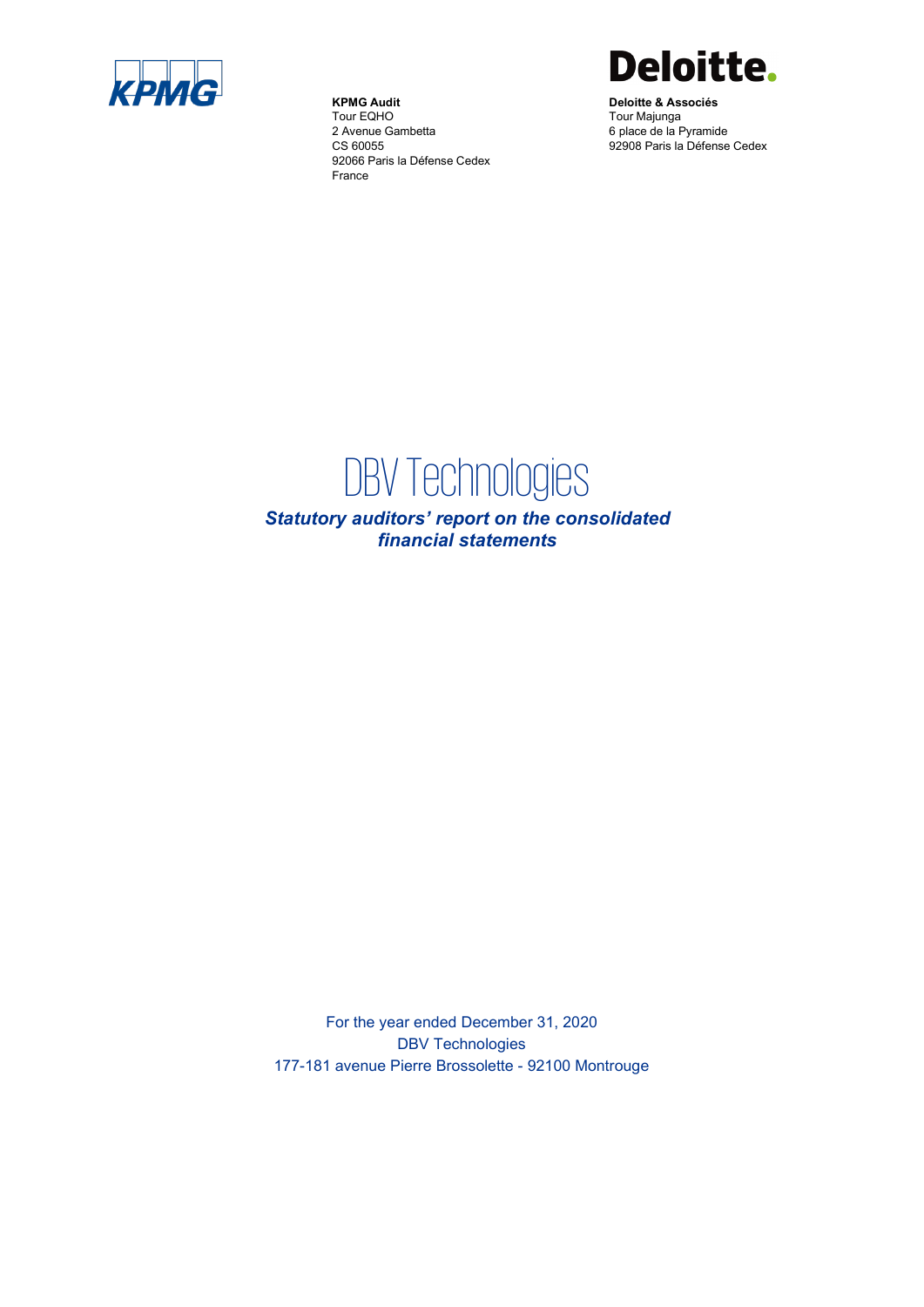

**KPMG Audit** Tour EQHO 2 Avenue Gambetta CS 60055 92066 Paris la Défense Cedex France



**Deloitte & Associés** Tour Majunga 6 place de la Pyramide 92908 Paris la Défense Cedex

*This is a translation into English of the statutory auditors' report on the financial statements of the Company issued in French and it is provided solely for the convenience of English speaking users. This statutory auditors' report includes information required by European regulation and French law, such as information about the appointment of the statutory auditors or verification of the management report and other documents provided to shareholders.*

*This report should be read in conjunction with, and construed in accordance with, French law and professional auditing standards applicable in France.*

# **DBV Technologies**

Registered office: : 177 - 181, avenue Pierre Brossolette 92120 Montrouge

# **Statutory auditors' report on the consolidated financial statements**

For the year ended December 31, 2020

To the DBV Technologies Shareholders' Meeting

### **Opinion**

In compliance with the engagement entrusted to us by your annual general meeting, we have audited the accompanying consolidated financial statements of DBV Technologies for the year ended December 31, 2020*.*

In our opinion, the consolidated financial statements give a true and fair view of the assets and liabilities and of the financial position of the Group as at December 31, 2020 and of the results of its operations for the year then ended in accordance with International Financial Reporting Standards as adopted by the European Union.

The audit opinion expressed above is consistent with our report to the Audit Committee.

### **Basis for Opinion**

### *Audit Framework*

We conducted our audit in accordance with professional standards applicable in France. We believe that the audit evidence we have obtained is sufficient and appropriate to provide a basis for our opinion.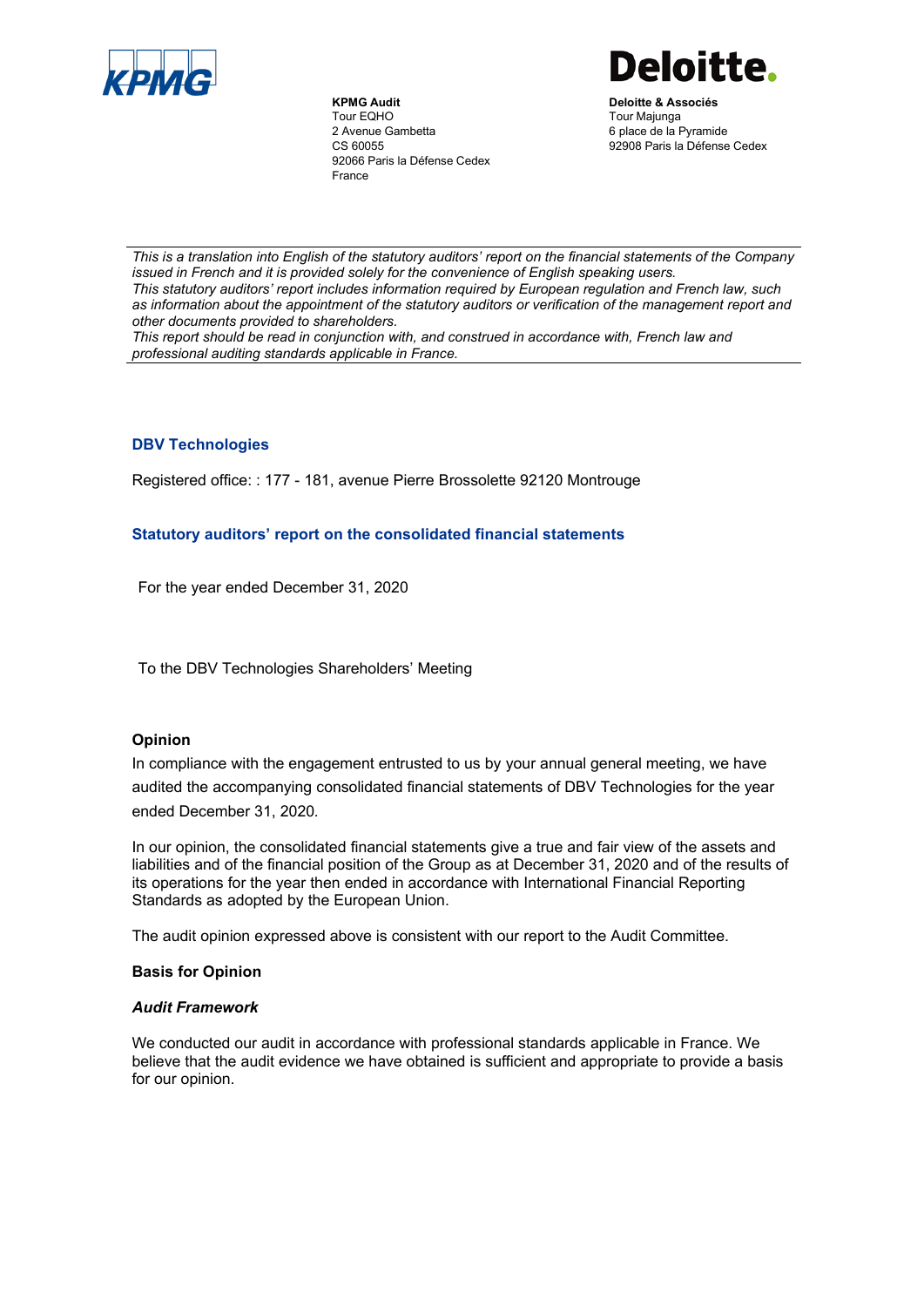



Our responsibilities under those standards are further described in the *Statutory Auditors' Responsibilities for the Audit of the Consolidated Financial Statements* section of our report.

# *Independence*

We conducted our audit engagement in compliance with independence requirements of the French Commercial Code (code de commerce) and the French Code of Ethics (code de déontologie) for statutory auditors for the period from January 1, 2020 to the date of our report and specifically we did not provide any prohibited non-audit services referred to in Article 5(1) of Regulation (EU) No 537/2014.

# **Emphasis of matter**

We draw your attention to the following matters described in notes 3 to the consolidated financial statements and relating to:

- change in accounting method relating to the change in the presentation currency of the consolidated financial statements from euro to US dollars;
- correction of the openning balance sheet as of January 1, 2019 in line with the reinterpretation of the requisite service period of several restricted stock units plans.

Our opinion is not modified in repect of these matters.

# **Justification of Assessments - Key Audit Matters**

Due to the global crisis related to the Covid-19 pandemic, the financial statements of this period have been prepared and audited under specific conditions. Indeed, this crisis and the exceptional measures taken in the context of the state of sanitary emergency have had numerous consequences for companies, particularly on their operations and their financing, and have led to greater uncertainties on their future prospects. Those measures, such as travel restrictions and remote working, have also had an impact on the companies' internal organization and the performance of the audits.

It is in this complex and evolving context that, in accordance with the requirements of Articles L.823-9 and R.823-7 of the French Commercial Code (code de commerce) relating to the justification of our assessments, we inform you of the key audit matters relating to risks of material misstatement that, in our professional judgment, were of most significance in our audit of the consolidated financial statements of the current period, as well as how we addressed those risks.

These matters were addressed in the context of our audit of the consolidated financial statements as a whole, and in forming our opinion thereon, and we do not provide a separate opinion on specific items of the consolidated financial statements.

### **Assessment of the conditions set in the award agreement and of the IFRS 2 expense in relation with restricted stock units**

Notes 3.8 and 19.4 to the consolidated financial statements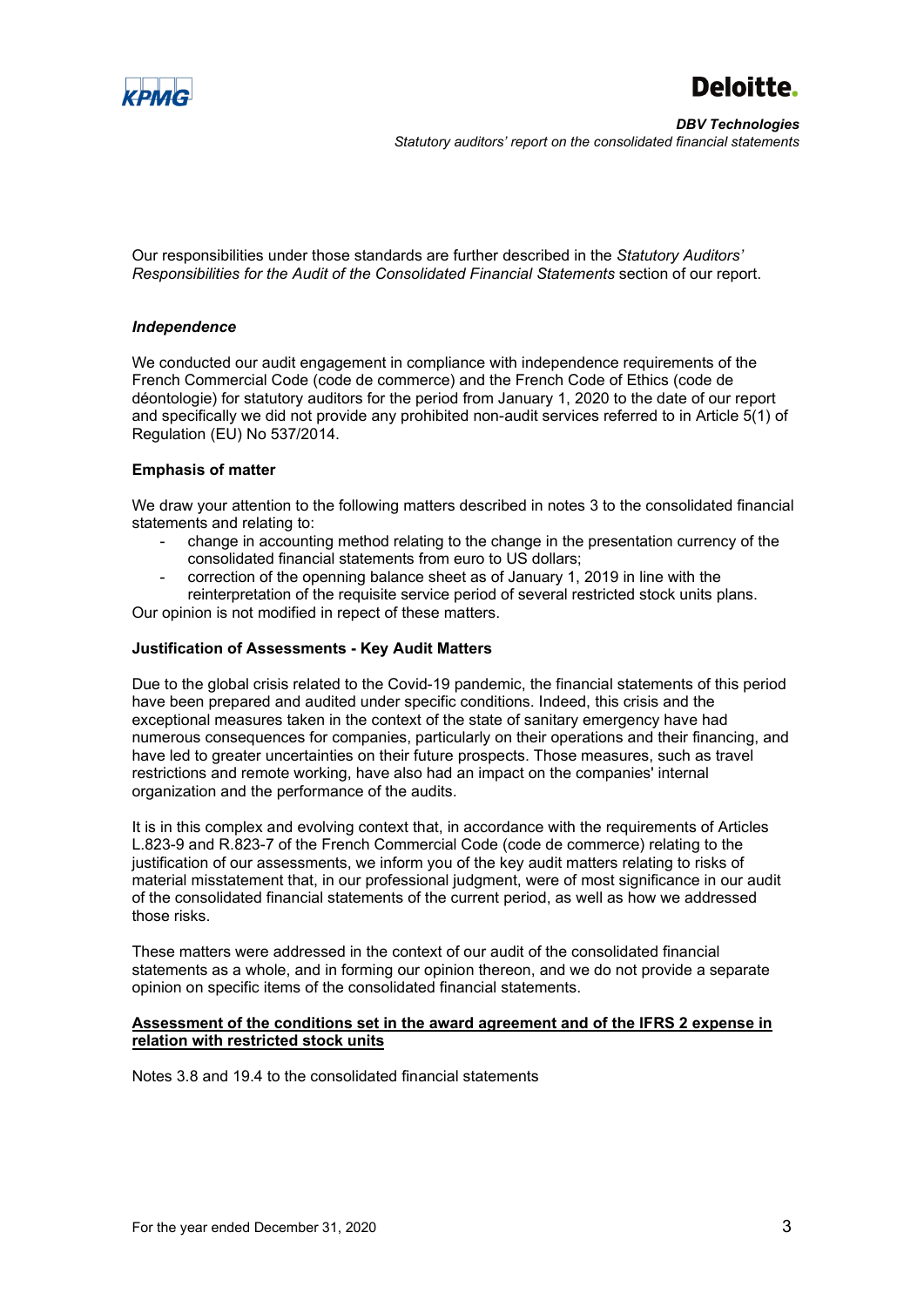

# Deloitte.

*DBV Technologies Statutory auditors' report on the consolidated financial statements*

#### *Key Audit Matter*

The Company grants restricted stock units to its employees. Certain awards granted contain performance conditions. The Company recognizes share-based payments compensation over the requisite service period based on the grant-date fair value, and when applicable, based upon the likelihood of achieving the performance condition. The determination of the requisite service period and the estimate of awards that are expected to vest depends on the legal interpretation of the award agreements with employees under the French labor laws and related jurisprudence. Changes in interpretations could significantly impact the accounting for the share-based payments as related to restricted stock units.

In this context, we identified the evaluation of the accounting for share-based payments as related to restricted stock units as a key audit matter because of the judgement required in the legal interpretation of the vesting conditions of the award agreements. This required a high degree of auditor judgment, including the need to involve legal professionals with specialized skills and knowledge when performing audit procedures to evaluate the reasonableness of management's accounting for share-based payments as related to restricted stock units.

#### *Audit response*

The primary audit procedures we performed to address this key audit matter included the following:

- We obtained an understanding and tested the design and operating effectiveness of the internal control related to the legal interpretation of the restricted stock units award agreements.
- We evaluated, with the assistance of legal professionals with specialized skills and knowledge, the reasonableness of the judgments made by the Company in the legal interpretation of the vesting conditions of the award agreements by reading the restricted stock unit plans and the other governing documents, including the shareholders' meetings minutes and Board of directors minutes.
- We evaluated the adequacy of the Company's disclosures relating to share-based payments as related to restricted stock units in the consolidated financial statements.

# **Specific Verifications**

We have also performed, in accordance with professional standards applicable in France, the specific verifications required by laws and regulations of the Group's information given in the management report of the Board of Directors*.*

We have no matters to report as to its fair presentation and its consistency with the consolidated financial statements.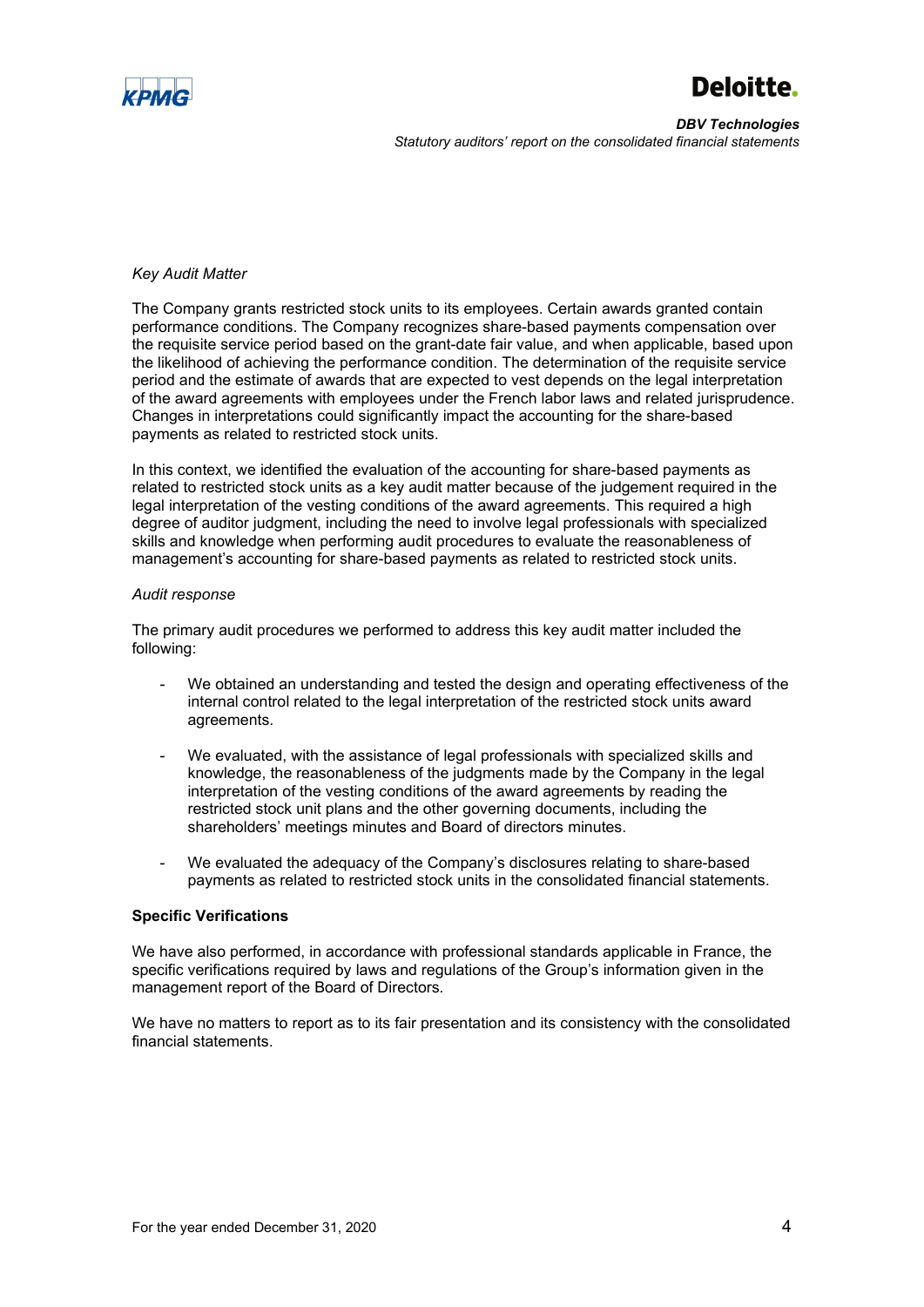



#### **Report on Other Legal and Regulatory Requirements**

# *Format of presentation of the consolidated financial statements intended to be included in the annual financial report*

In accordance with Article 222-3, III of the AMF General Regulation, the Company's management informed us of its decision to postpone the presentation of the consolidated financial statements in compliance with the European single electronic format as defined in the European Delegated Regulation N° 2019/815 of December 17, 2018 to years beginning on or after January 1, 2021. Therefore, this report does not include a conclusion on the compliance with this format of the presentation of the consolidated financial statements intended to be included in the annual financial report mentionnedin Article L.451-1-2,I of the French Monetary and Financial Code (code monétaire et financier).

#### *Appointment of the Statutory Auditors*

We were appointed as statutory auditors of DBV Technologies's annual general meetings held on June 8, 2020 for KPMG S.A. and on June 3, 2014 for Deloitte & Associés.

As at December 31, 2020, KPMG S.A. and Deloitte & Associés were in the 1<sup>st</sup> year and 6<sup>th</sup> year of total uninterrupted engagement.

#### **Responsibilities of Management and Those Charged with Governance for the Consolidated Financial Statements**

Management is responsible for the preparation and fair presentation of the consolidated financial statements in accordance with International Financial Reporting Standards as adopted by the European Union and for such internal control as management determines is necessary to enable the preparation of consolidated financial statements that are free from material misstatement, whether due to fraud or error.

In preparing the consolidated financial statements, management is responsible for assessing the Company's ability to continue as a going concern, disclosing, as applicable, matters related to going concern and using the going concern basis of accounting unless it is expected to liquidate the Company or to cease operations.

The Audit Committee is responsible for monitoring the financial reporting process and the effectiveness of internal control and risks management systems and where applicable, its internal audit, regarding the accounting and financial reporting procedures.

The consolidated financial statements were approved by the Board of Directors.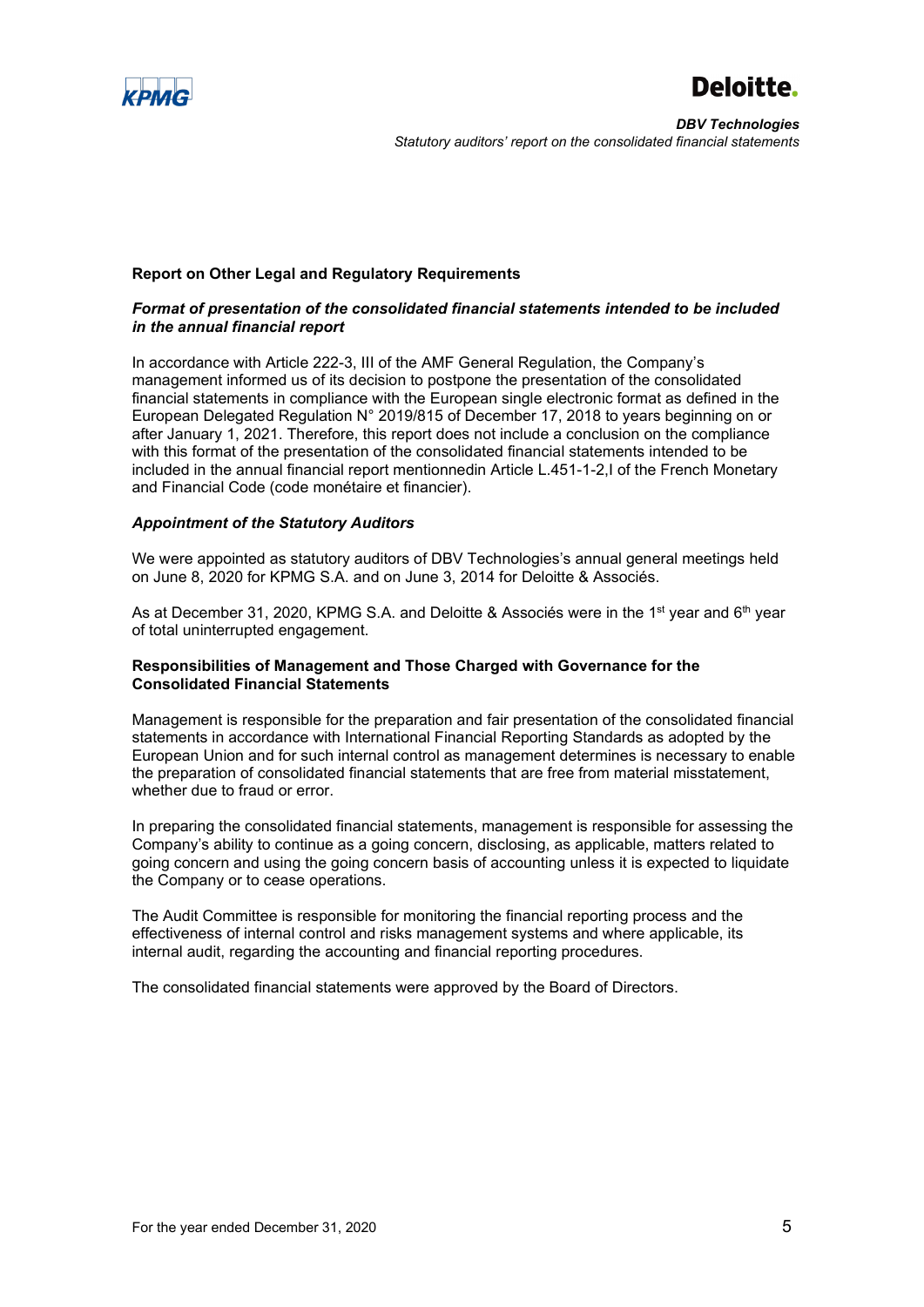

# **Statutory Auditors' Responsibilities for the Audit of the Consolidated Financial Statements**

# *Objectives and audit approach*

Our role is to issue a report on the consolidated financial statements. Our objective is to obtain reasonable assurance about whether the consolidated financial statements as a whole are free from material misstatement. Reasonable assurance is a high level of assurance, but is not a guarantee that an audit conducted in accordance with professional standards will always detect a material misstatement when it exists. Misstatements can arise from fraud or error and are considered material if, individually or in the aggregate, they could reasonably be expected to influence the economic decisions of users taken on the basis of these consolidated financial statements.

As specified in Article L.823-10-1 of the French Commercial Code (code de commerce), our statutory audit does not include assurance on the viability of the Company or the quality of management of the affairs of the Company.

As part of an audit conducted in accordance with professional standards applicable in France, the statutory auditor exercises professional judgment throughout the audit and furthermore:

- Identifies and assesses the risks of material misstatement of the consolidated financial statements, whether due to fraud or error, designs and performs audit procedures responsive to those risks, and obtains audit evidence considered to be sufficient and appropriate to provide a basis for his opinion. The risk of not detecting a material misstatement resulting from fraud is higher than for one resulting from error, as fraud may involve collusion, forgery, intentional omissions, misrepresentations, or the override of internal control.
- Obtains an understanding of internal control relevant to the audit in order to design audit procedures that are appropriate in the circumstances, but not for the purpose of expressing an opinion on the effectiveness of the internal control.
- Evaluates the appropriateness of accounting policies used and the reasonableness of accounting estimates and related disclosures made by management in the consolidated financial statements.
- Assesses the appropriateness of management's use of the going concern basis of accounting and, based on the audit evidence obtained, whether a material uncertainty exists related to events or conditions that may cast significant doubt on the Company's ability to continue as a going concern. This assessment is based on the audit evidence obtained up to the date of his audit report. However, future events or conditions may cause the Company to cease to continue as a going concern. If the statutory auditor concludes that a material uncertainty exists, there is a requirement to draw attention in the audit report to the related disclosures in the consolidated financial statements or, if such disclosures are not provided or inadequate, to modify the opinion expressed therein.